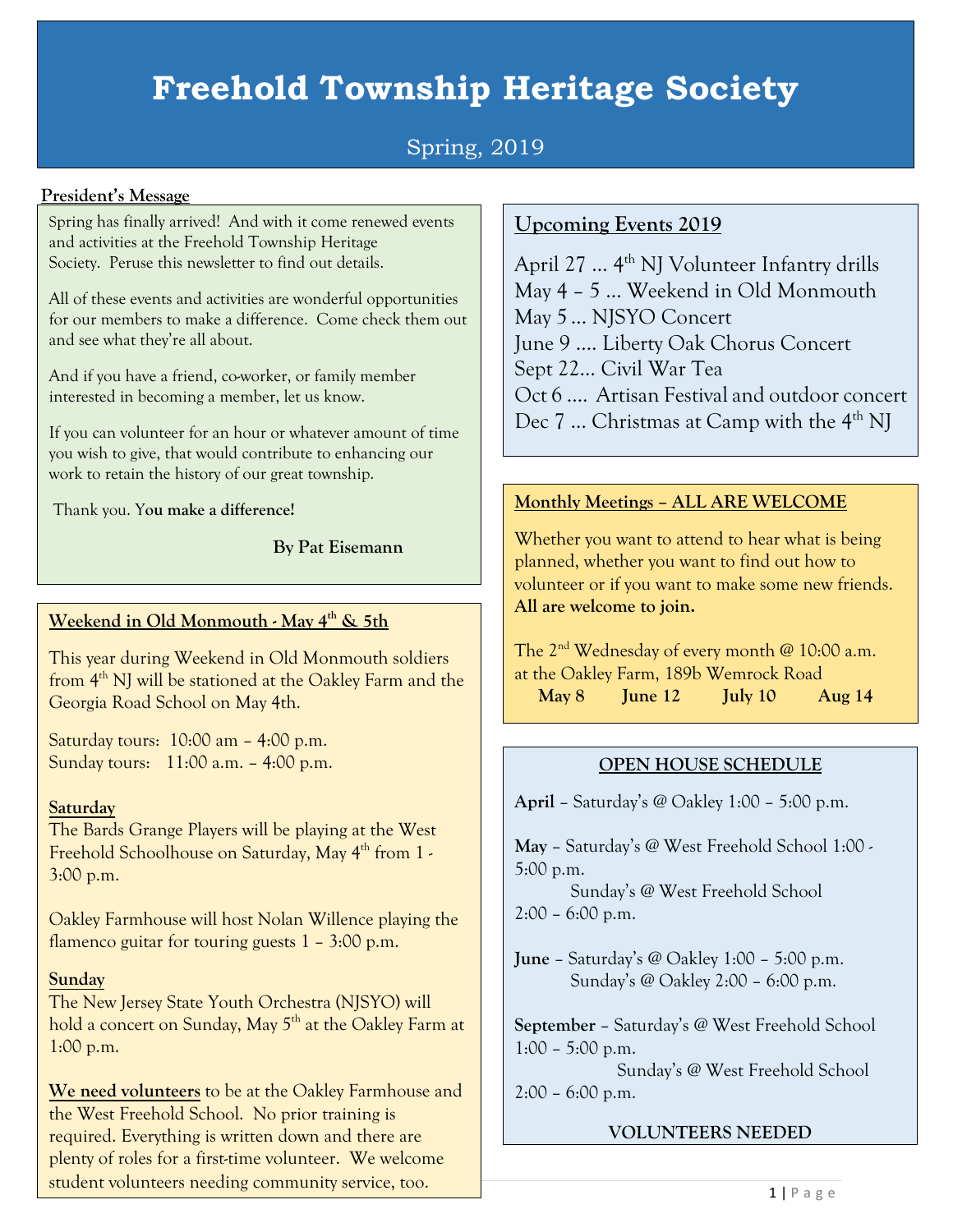**The New Jersey State Youth Orchestra (NJSYO)** will hold a concert on **Sunday, May 5<sup>th</sup>.** This outdoor concert will be a celebration of their year-long rehearsals and performances. Please join us on the lawn in front of the pavilion. A small number of chairs will be provided, but you are more than welcome to bring your own lawn chair for comfort. Any food and drinks brought onto the property must be removed when you leave.

> **1:00 p.m. Wind/Brass Ensemble 3:00 p.m. Chamber Orchestra**



**This is a FREE Event and open to the community!**

#### **PIG Oiler**

In the early 1900's, outbreaks of hog lice were causing real problems for producers of livestock. While lice are itchy and annoying, the real problem is that they carry diseases, such as hog cholera. The hog oiler was invented to combat the problem. When the hog rubbed up against the oiler, oil was dispensed, smothering the lice.

While medicated oils were sold especially for this, most farmers used recycled motor oil, crude oil, or even kerosene.

There were many different kinds of oilers, including walk through, fence mounted, wheeled, weight regulated pump, and more. Apparently 157 different types of hog oilers were patented, and there were many more which were not. Some farm historians estimate 600 different types of hog oilers were in use at one point. Now they are more of a collectible and curiosity than a valuable piece of equipment, as hog production has become a primarily indoor production. [\(https://animals.mom.me/hog-oiler-](https://animals.mom.me/hog-oiler-6441.html)[6441.html\)](https://animals.mom.me/hog-oiler-6441.html)

The oiler at the Oakley Farm is a Hog Joy, and appears to be from around 1914. There are a small number of collectors of these oilers and they can even be found on Ebay!

# ig for

#### **Volunteers are needed**

Events occur at our sites throughout the year and we can always use help. No experience is necessary and we welcome students that need community service hours.

We are also looking for volunteers with experience in grant writing, fundraising or facilities management. Call us @ 732.577.9766 or email us @ ftheritagesociety@gmail.com

The Freehold Township Heritage Society is using SignUp.com to organize our volunteers and shifts by function for our upcoming events. You should have received emails asking for volunteers for the Weekend in Old Monmouth May  $4^{th}$  and May  $5^{th}$ . If you'd like to help, use the link to sign up for the day, location, function and shift. If you have questions, call us at **732.577.9766** or email: **ftheritagesociety@gmail.com**

#### **Community Garden Applications**

The Oakley Community Garden has beds available for the 2019 crop! Master Gardeners will be educating and assisting gardeners grow seeds or plants in gardening beds for the fourth year. Most gardening beds are ground level, however, there are also raised beds. If interested, call Erin at 732.492.8937